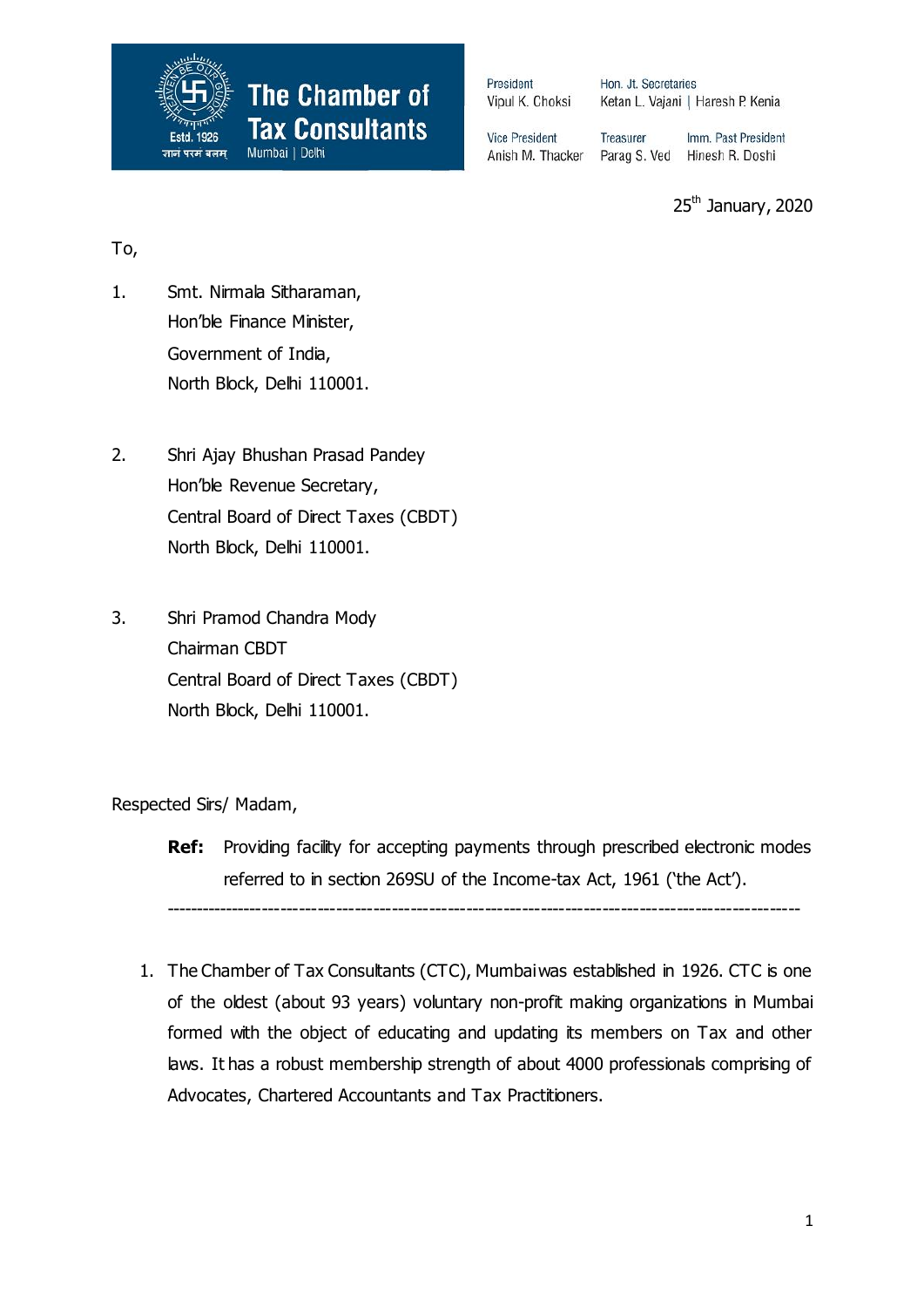2. **We have received representations from our fellow members regarding the requirement of providing facility for accepting payments through prescribed electronic modes referred to in section 269SU of the Act read with Rule 119AA of the Income-tax Rules, 1962 ('the Rules')**.

On perusal of the representations received, it is seen that as per section 269SU of the Act read with Rule 119AA, **every person carrying on business** (and the total sales/turnover/gross receipts in business exceed the prescribed threshold) is required to comply with the said provisions, and there is no exception carved out.

Accordingly, even if the assessee is currently accepting payments only through banking channels/electronic payment modes other than those prescribed, it would still be required to provide facility for payment through the three modes prescribed in Rule 119AA. The requirement of providing facility for accepting payments through prescribed modes  $v\dot{z}$ . Debit Card powered by RuPay, Unified Payment Interface (UPI) (BHIM-UPI) and Unified Payments Interface Quick Response Code (UPI QR Code) (BHIM-UPI QR Code) results into undue hardship and incurrence of additional cost specifically in the case of the assessees engaged in B2B transactions. Therefore, the present representation.

- 3. Requirement of providing facility for accepting payments through prescribed electronic modes referred to in section 269SU of the Act read with Rule 119AA is described hereinbelow:
	- a. Finance (No. 2) Act, 2019 introduced section 269SU in the Act with effect from 1 November 2019 with an objective to encourage digital economy and move towards a less cash economy. It requires every person carrying on business and having total sales, turnover, or gross receipts exceeding Rs. 50 crores to provide facility for accepting payment through prescribed electronic modes.
	- b. On 30 December 2019, the Central Board of Direct Taxes (CBDT) vide Notification no. 105 has introduced a new Rule 119AA with effect from 1 January 2020, prescribing the following electronic modes of payment (in addition to the facility for other electronic modes of payment) for the purpose of section 269SU of the Act-

 $\triangleright$  Debit Card powered by RuPay;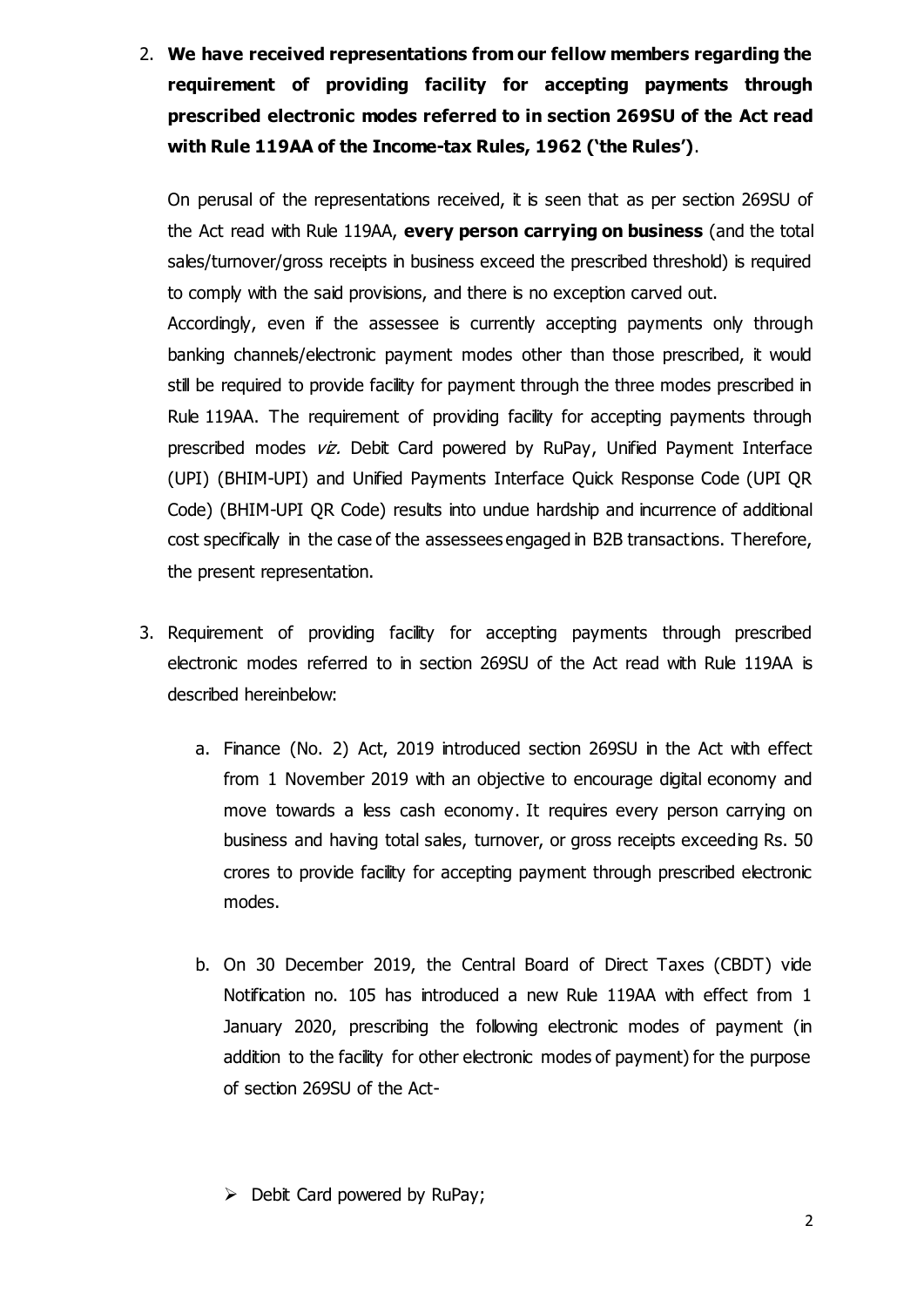- Unified Payment Interface (UPI) (BHIM-UPI); **and**
- Unified Payments Interface Quick Response Code (UPI QR Code) (BHIM-UPI QR Code).
- c. On 30 December 2019, CBDT has also issued Circular No. 32 clarifying that the specified person must provide the facilities for accepting payment through the prescribed electronic modes with effect from 1 January 2020.
- d. Finance (No. 2) Act, 2019 also introduced section 271DB of the Act with respect to the levy of penalty for failure to comply with the provisions of section 269SU of the Act. In order to allow sufficient time to the specified person to install and operationalise the facilities for accepting payments through the prescribed electronic modes, CBDT has clarified that penalty under section 271DB shall not be levied if the specified person installs and operationalises the facilities on or before 31 January 2020. However, on failure to comply with the same, the specified person shall be liable to pay a penalty of INR 5,000 per day from 1 February 2020 till such failure continues.
- e. Simultaneously, section 10A of the Payments and Settlement Systems Act, 2017 has also been amended to provide that no bank or service provider shall impose any charge on a payer making payment, or a beneficiary receiving payment, through electronic modes prescribed above. Consequently, any charge including the Merchant Discount Rate shall not be applicable on or after 1 January 2020 on payment made through prescribed electronic modes.
- 4. While the above amendments are a welcome move towards a less cash economy generally, it will create genuine hardship to the assessees engaged in B2B businesses wherein the payments are received electronically or through normal banking channels. Further, it will also create hardships for SEZ units and 100 percent EOUs wherein the majority of the sales is in the form of exports and no cash is involved
- 5. On a bare reading of the provision, every 'person' under the Act, who is carrying on business, would be required to comply with the provisions, provided the threshold of Rs. 50 crores for turnover, sales or gross receipts, is met.
- 6. Further, the section states that the provision of such facility is **in addition** to the facility for other electronic modes of payment, if any, being provided by such person.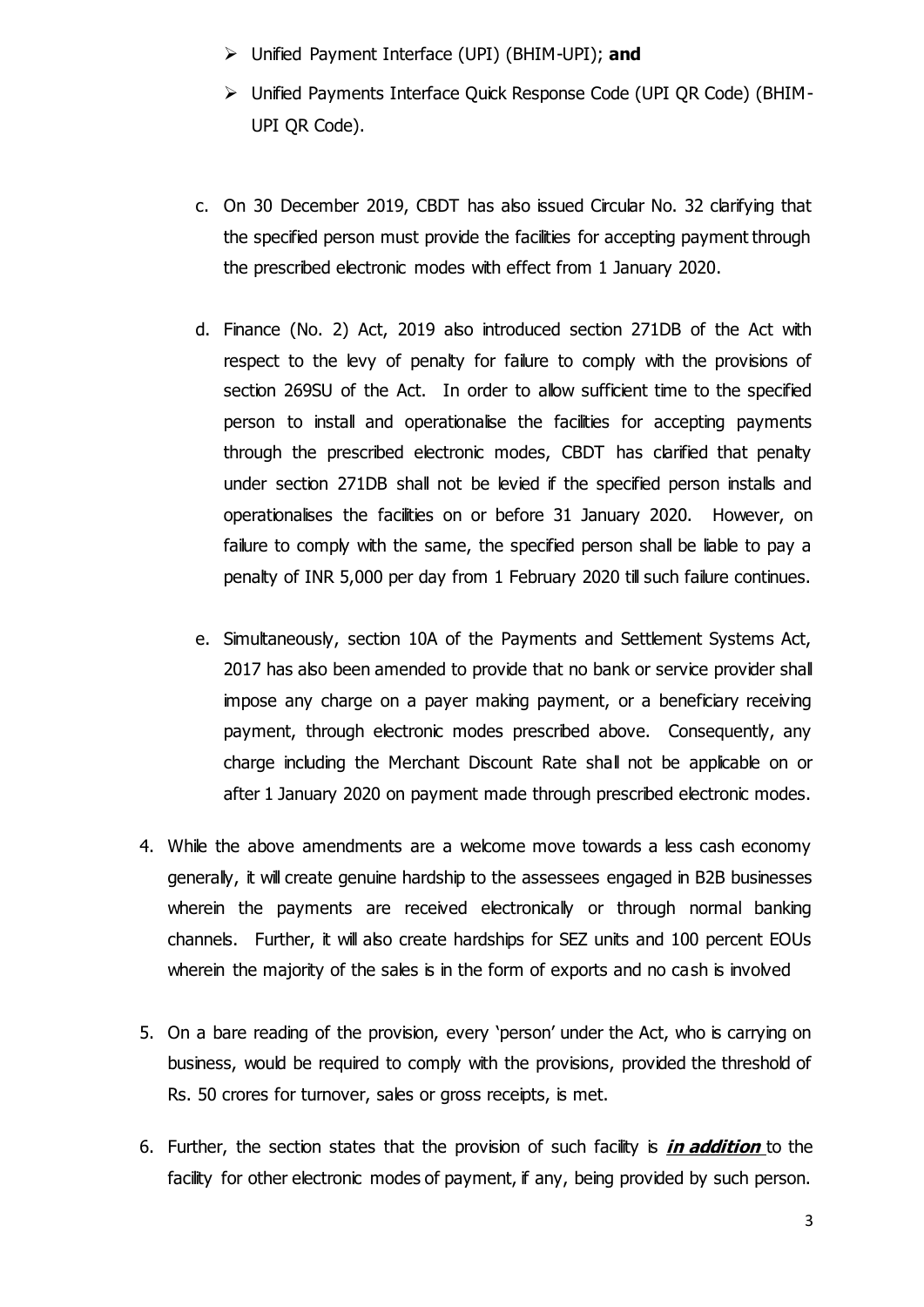- 7. Accordingly, in the absence of any exceptions being carved out, even if an assessee is currently accepting payments entirely through electronic modes or through the normal banking channels which are not prescribed in Rule 119AA of the Rules, it would still be required to provide a facility for payment through the electronic modes prescribed in Rule 119AA.
- 8. Therefore, as per the current provisions of section 269SU of the Act read along with Rule 119AA, will also be applicable to the following categories of assessees
	- a. an assessee engaged in B2B business model;
	- b. an assessee which is 100 percent export-oriented (i.e. no domestic sales, and therefore, all payments will always be received through normal banking channels); and
	- c. a foreign company carrying on the business through a Permanent Establishment (PE) in India.
- 9. Further, a bare reading of section 269SU and read with Rule 119AA indicates that every person to whom the section applies, would be required to provide the facilities for electronic payment, through **all** the 3 modes prescribed in Rule 119AA as listed above.
- 10. It is worth noting that assessees listed in Para  $8(a)$ ,  $8(b)$  and Para  $8(c)$  above are already providing facilities for electronic modes of payments and / or are accepting payments through normal banking channels and are already the major contributors to the less-cash economy. Income Tax Act already have enough provisions to curb the receipts and payments in cash. In most of the cases of B2B, individual sales will be more than Rs. 2 lakhs and hence receiving payment in cash will violate the provisions of Section 269ST of the Act. If a person makes payment exceeding Rs.10,000/-in cash, provisions of Section 40A(3) and 40A(3A) are attracted.
- 11. Requiring the above category of assessees to additionally comply with the provisions of section 269SU read with Rule 119AA will result in substantial cost both (there is a one time set up cost which is not waived by the service providers, even if the the recurring cost of operating the facilities may be waived ) for the assessees to set up and operate the facilities with no additional benefit either to the assessee or to the economy as a whole, as the desired objective of cashless transactions has already been met by them even before the above provisions were introduced.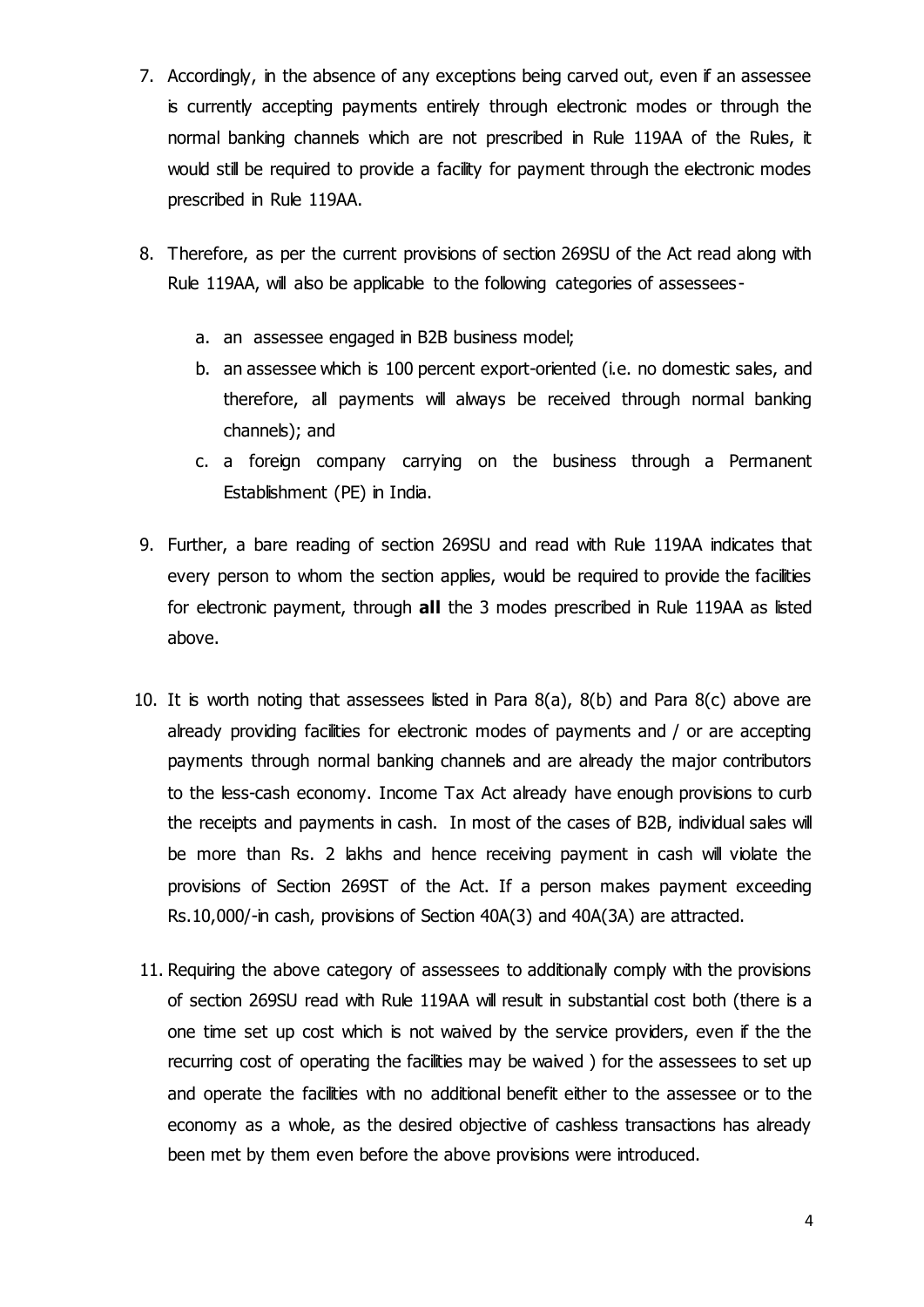- 12. Further, with regard to the assessees engaged in the B2B business model and having presence at multiple locations across the country (for example companies engaged in FMCG or Pharma sector and selling through stockists or CFAs across the country), it will be pertinent to note that aforesaid facilities will have to be provided at all the locations across the country. This in turn will result into multiplication of additional cost with no value addition at all.
- 13. Also, practically speaking, in a B2B business model where the transactions are between businesses, use of the 3 prescribed modes of payment will be rarely used as generally the normal banking channels or NEFT or RTGS are the preferred mode of payments. There are payment limits on amounts that can be paid using the methods prescribed and we understand that the maximum payment that may be possible using these modes would be Rs.  $100,000 -$  even for a RuPAY debit card, it will be based on the limit set by the RuPAY card holder. Hence it is almost likely that most B2B operators after incurring set up costs and promoting these methods, may not be able to use any of these methods because of the value of individual transactions.
- 14. Therefore, compliance with section 269SU read with Rule 119AA will not only result in incurrence of additional cost but also result into lot of administrative hassle and inconvenience for no value addition.
- 15. It is pertinent to point out that based on the above discussion, the compliance of section 269SU read with Rule 119AA by the above categories of assessees will not have any value addition to those assessees or to their customers or even to the lesscash economy as a whole or as they are already the largest contributors to the less cash. However, non-compliance of the said provisions will result into serious repercussions in the form of penalty under section 271DB of the Act which is Rs. 5,000 per day.
- 16. Further, the Section and Rules are being misinterpreted by many participants to state that account payee cheques are not an eligible method pf payment anymore and that payments must be made only using electronic modes. Since the intent of the section was to discourage a cash economy, a clarification to this effect will also be relevant.
- 17. Lastly, additional compliance in this regard is also an hindrance in the step toward 'Ease of doing business' as it involves additional compliances for a desired outcome